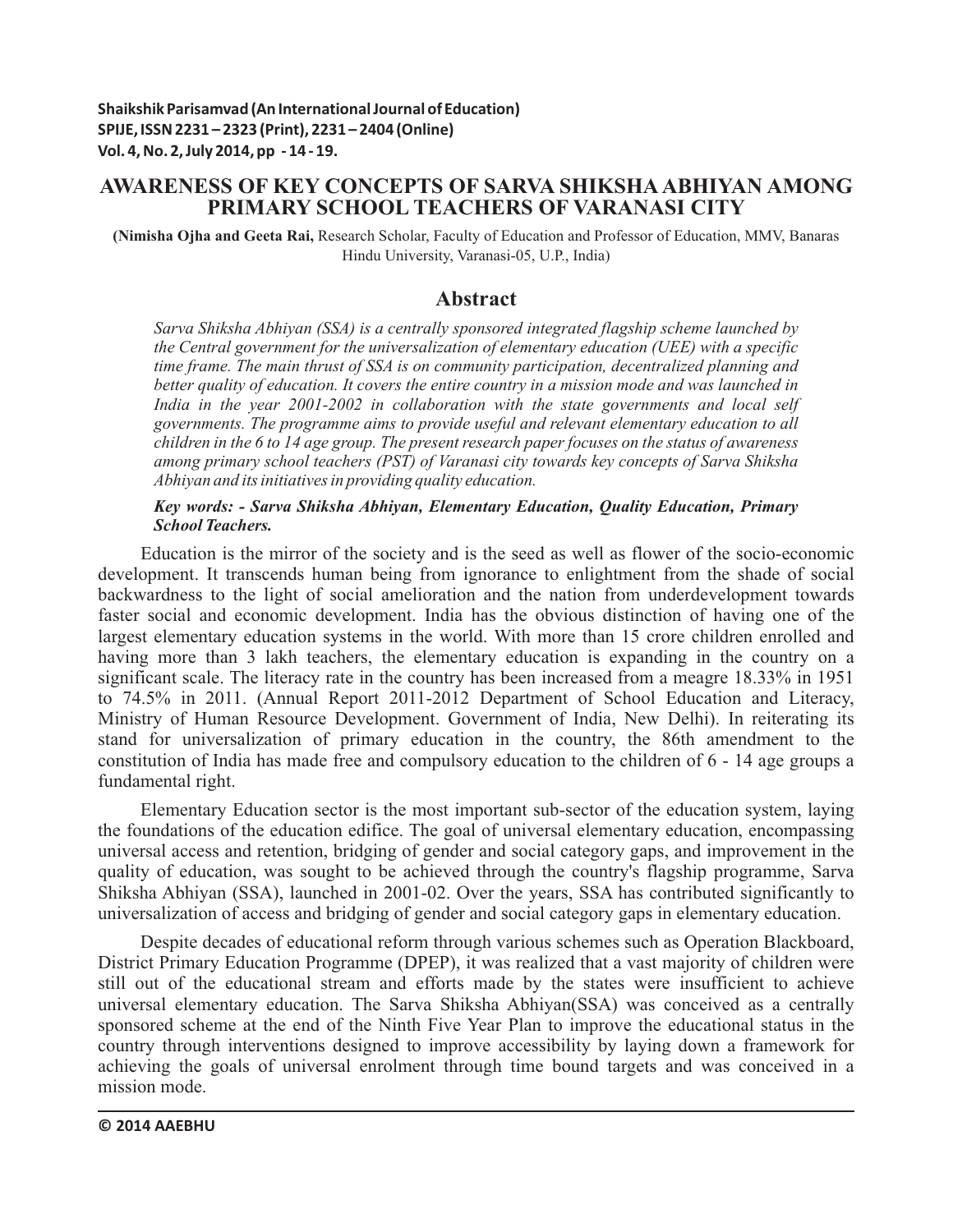#### **SPIJE, Vol.4, No.2, July 2014 | 15**

Over the past two decades, India has made significant advances in school education in respect to overall literacy, access and enrolment in schools, and infrastructure. (Pushkar, 2003). The two major accomplishments in the recent years is the political recognition of Universalization of Elementary Education (UEE) as a legitimate demand and the state commitment towards UEE in the form of the Right of Children to Free and Compulsory Education. This has led to a higher demand of qualified elementary school teachers. Over the past decade, access to education was one of the only topics that were being addressed by the Government of India. However, increasingly the shortcomings of what actually takes place inside a classroom has come to the forefront of the national debate on education.

With the expansion of the government schooling system in India, teachers have been recruited massively over the past two decades. As a result, the average profile of teachers in the country has changed in many ways. (Tiwari, 2012). Teachers are undoubtedly the most crucial component of schooling system. Hence no education reform effort is effective unless the competency of the teachers is ensured. Teacher professional development should hence be considered a national priority from various social and economic perspectives.

#### **Need of the Study**

Teachers are the pillars of education system. Qualitative training input leading to value addition amongst teachers is a way to enhance quality teaching learning process. Teacher training is a continuous process under SSA. Teachers have a broader role and crucial responsibility in achieving UEE. It is quite important to target the teachers. Unless the teachers prepare themselves to adopt the new teaching pedagogies, no improvement in the existing standard of education being imparted in our schools can be achieved. It is necessary that all the teachers teaching elementary classes be fully oriented under SSA. Teacher training programmes for in service / freshly recruited / un-trained teachers should be regularly organized at district level. The main objective of the teacher training should be to improve the knowledge of teachers regarding curricular and co-curricular activities and to make teaching learning process more effective, joyful and interesting.

The basic rationale of the study comes from the importance of teachers in education system as they are one of the most important components of our society who help in overall development of their students. For this it is necessary that the teacher themselves should be aware about various government plans and schemes related to education especially elementary education.

Though the plethora of studies were conducted on SSA and PST viz., Desai (1961), Dandekar (1965); Saini (1980); Mittal and Nand (1992); Pushkar (2003); Sahay (2006); Singh (2008); Shukla (2011); Tiwari (2012) and Kumar (2013). Imperatively, it was found that none of these was directly dealing with the awareness of the key concepts of Sarva Shiksha Abhiyan among PST of Varanasi city. Hence there is identified gap and lack of knowledge related to present problem. Therefore this study may be considered as very contextual and timely to fulfill the said gap of knowledge.

Keeping in view the importance and role of Primary School Teachers (PST) to society, there are some questions that need to be answered -

- ❖Whether primary school teachers of Varanasi city who are one of the most important components of SSA are themselves aware towards its key concepts?
- ❖ Is there any difference in awareness among primary school teachers of Varanasi city coming from different background?

The present study will be an attempt to answer the above questions.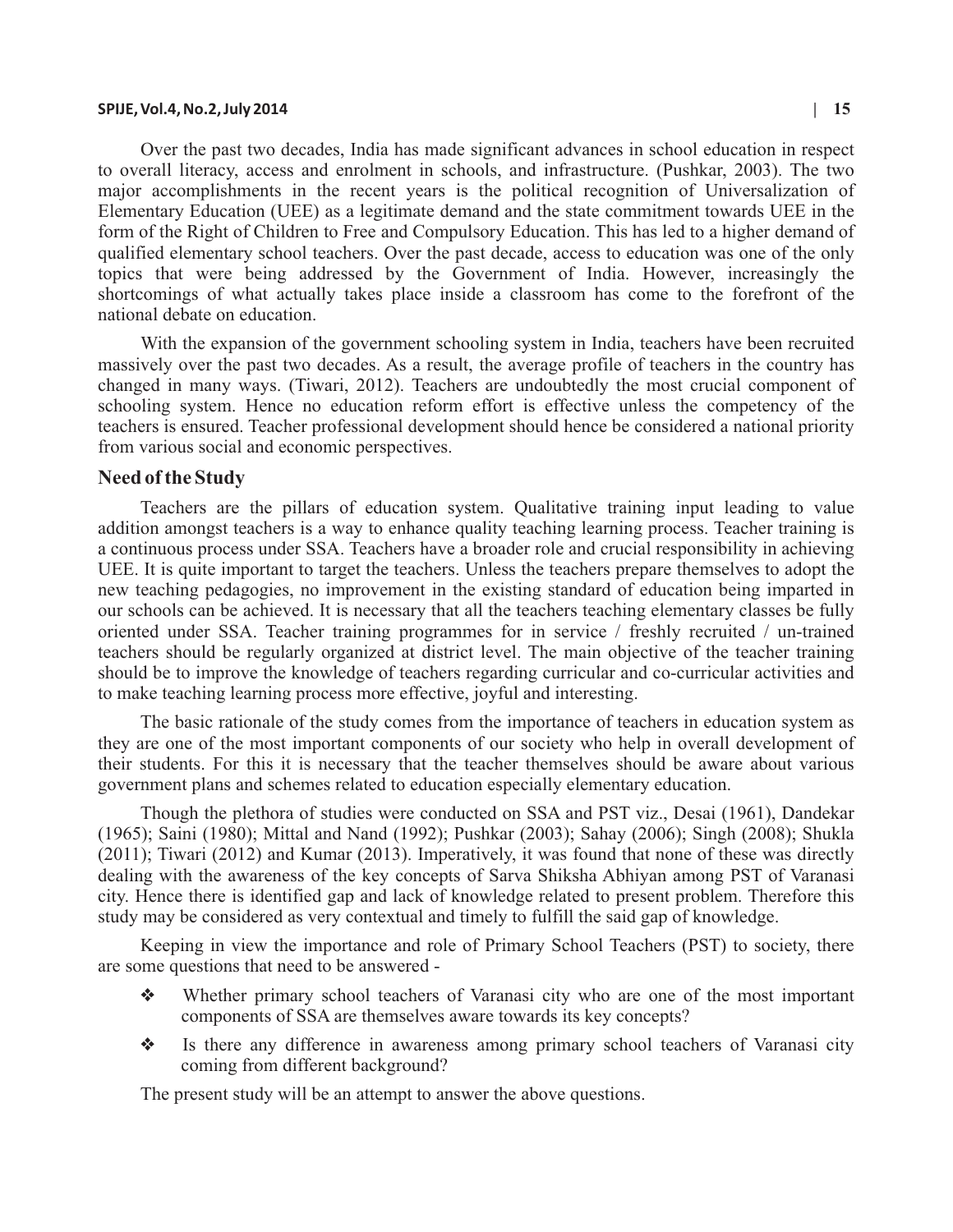#### **Objectives of the Study**

- 1. To study the awareness of key concepts of SSA among primary school teachers of Varanasi city.
- 2. To study the variation, if any, in awareness of key concepts of SSA among primary school teachers of Varanasi city with respect to their following personal variables:-
	- 2.1. Gender Male / Female
	- 2.2. Level of education Undergraduate / Postgraduate
	- 2.3. Inhabitation Rural / Urban
	- 2.4. Streams Language / Science / Humanities.
	- 2.5. Category Reserved / General

#### **Research Hypothesis**

Following research hypothesis was formulated to achieve the second objective of the study-

H<sub>1</sub>. Awareness of key concepts of SSA among Primary School Teachers (PST) of Varanasi city varies with their personal variables such as level of education, streams of education, gender inhabitation and category.

## **Null Hypothesis**

On the basis of above research hypothesis, following null hypothesis was formulated -

- $H_{01}$  There is no significant difference among PST regarding the awareness of key concepts SSA with reference to the following personal variables-
	- $H_{011}$  Gender Male / Female
	- $H_{01}$ . Level of Education Undergraduate / Postgraduate
	- $H_{013}$ . Inhabitation Rural / Urban
	- $H_{014}$  Streams of education Language / Science / Humanities
	- $H_{01.5.}$  Category Reserved / General

## **Method of the Study**

In the present study descriptive survey method of educational research has been used to study the awareness of PST towards SSA.

## **Population and Sample for the Study**

The population selected for the purpose of this study was of the primary school teachers who were teaching in the classes I - V in schools of Varanasi city during the session 2013-2014.

Purposive cum incidental sampling method was used to select the sample. The sample of the present study consists of 72 primary school teachers teaching in Nagar Nigam schools of Varanasi city.

## **Tool used for the Study**

Sarva Shiksha Abhiyaan Appraisal Inventory (SSAAI) was developed by the investigator to study the awareness of the primary school teachers towards key concepts of SSA. The inventory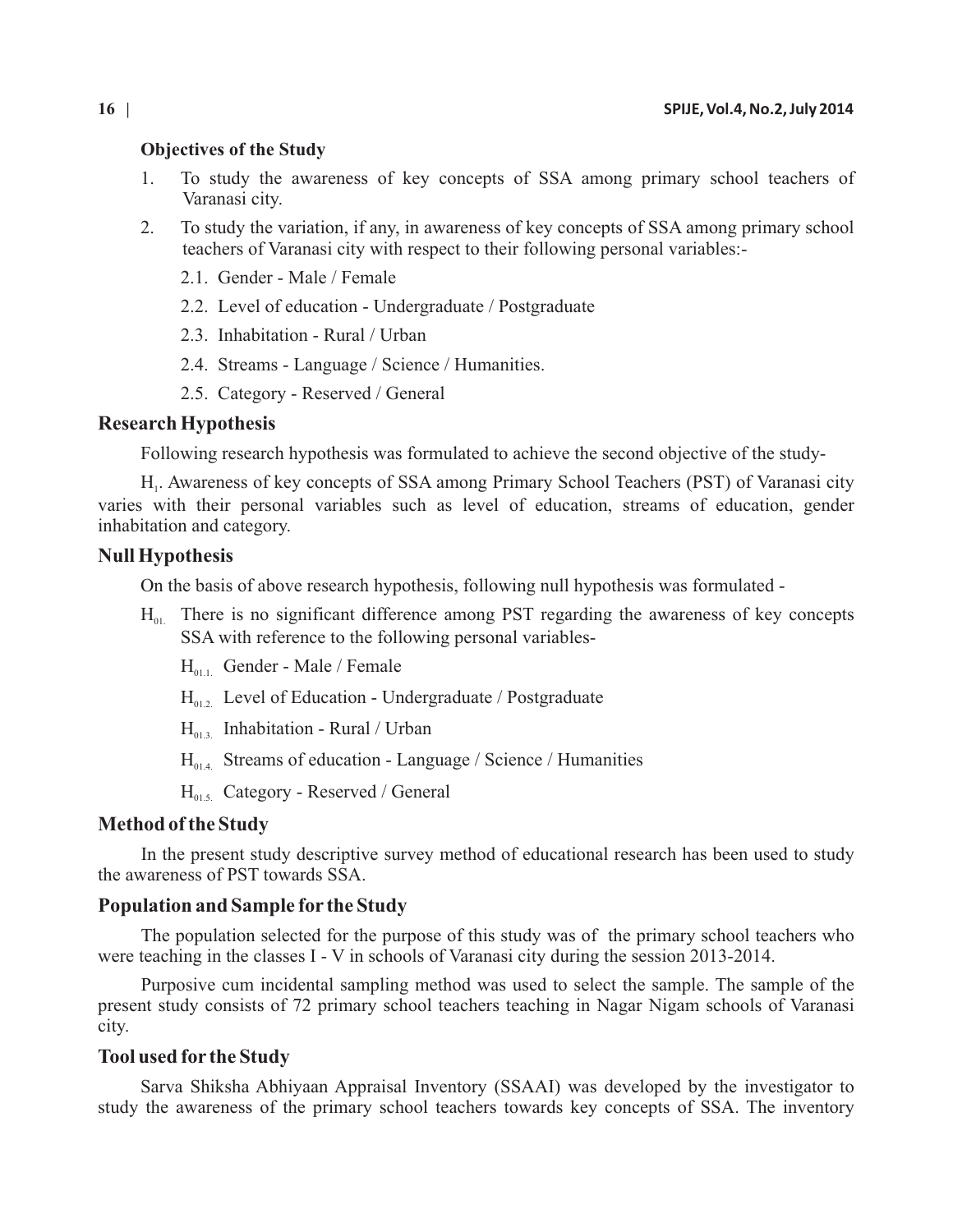#### **SPIJE, Vol.4, No.2, July 2014 | 17**

consists of six areas, viz. Concept/Rational (CR), Alternatives (A), Objectives (O), Coverage (C), Components (CO) & Prospects (P). On the basis of the opinion of the experts, it was concluded that these selected six areas were fairly revealing, representative and would cover the requisite dimension of the awareness towards SSA. The final draft of the inventory included 30 items which were arranged randomly.

## **Scoring**

This inventory had maximum 30 marks. One mark for each right answer was given and zero mark for wrong answer was allotted. No negative marking was there.

## **Analysis and Interpretation of Data:**

|                          | Mean                     | n<br>S.D.     |  |  |
|--------------------------|--------------------------|---------------|--|--|
| $\overline{\phantom{a}}$ | ィー・ノ                     | $\sim$ $\sim$ |  |  |
| ∼                        | $\overline{\phantom{0}}$ |               |  |  |

**Table-1 : Awareness of PST towards SSA**

The overall awareness of PST towards key concepts of SSA has been found to be of average level. As it is clear from the above table that the mean is 14.95 and the SD is 4.37. While the maximum marks in the inventory would be 30. So data in the table-1 is showing average awareness towards SSA among PST of Varanasi city.

In order to examine whether the awareness of PST of Varanasi city towards the key concepts of SSA differ on the variations of socio-educational variables i.e. gender, level of education, inhabitation, category and academic discipline/ streams, various categories concerning aforesaid groups were prepared and pertaining data were placed accordingly. After the suitable statistical treatment the following results have been drawn and are being reported below group wise in the following table-

| S.No           | <b>Variable</b> | Category      | <b>PST</b> | <b>Total</b> | Mean  | <b>S.D.</b> | t-value/f-<br>value | LOS(0.05)                 |
|----------------|-----------------|---------------|------------|--------------|-------|-------------|---------------------|---------------------------|
| 1.             | Gender          | Male          | 32         |              | 16.87 | 4.4         | 7.063               | Significant               |
|                |                 | Female        | 40         | 72           | 13.55 | 3.45        |                     |                           |
| 2.             | Level of        | Undergraduate | 42         |              | 14.12 | 4.36        | 3.128               | Significant               |
|                | Education       | Postgraduate  | 30         | 72           | 15.70 | 4.56        |                     |                           |
| 3              | Inhabitation    | Rural         | 44         |              | 13.60 | 5.50        |                     |                           |
|                |                 | Urban         | 28         | 72           | 15.79 | 4.52        | 4.09                | Significant               |
| $\overline{4}$ | Category        | Reserved      | 41         |              | 14.74 | 4.36        | 0.414               | <b>Not</b><br>Significant |
|                |                 | General       | 31         | 72           | 14.95 | 4.48        |                     |                           |
| 5              |                 | Language      | 24         |              |       |             |                     | <b>Not</b>                |
|                | <b>Streams</b>  | Science       | 20         | 72           |       |             | 1.08                | Significant               |
|                |                 | Humanities    | 28         |              |       |             |                     |                           |

**Table 2 - Statistical Treatment of Collected Data**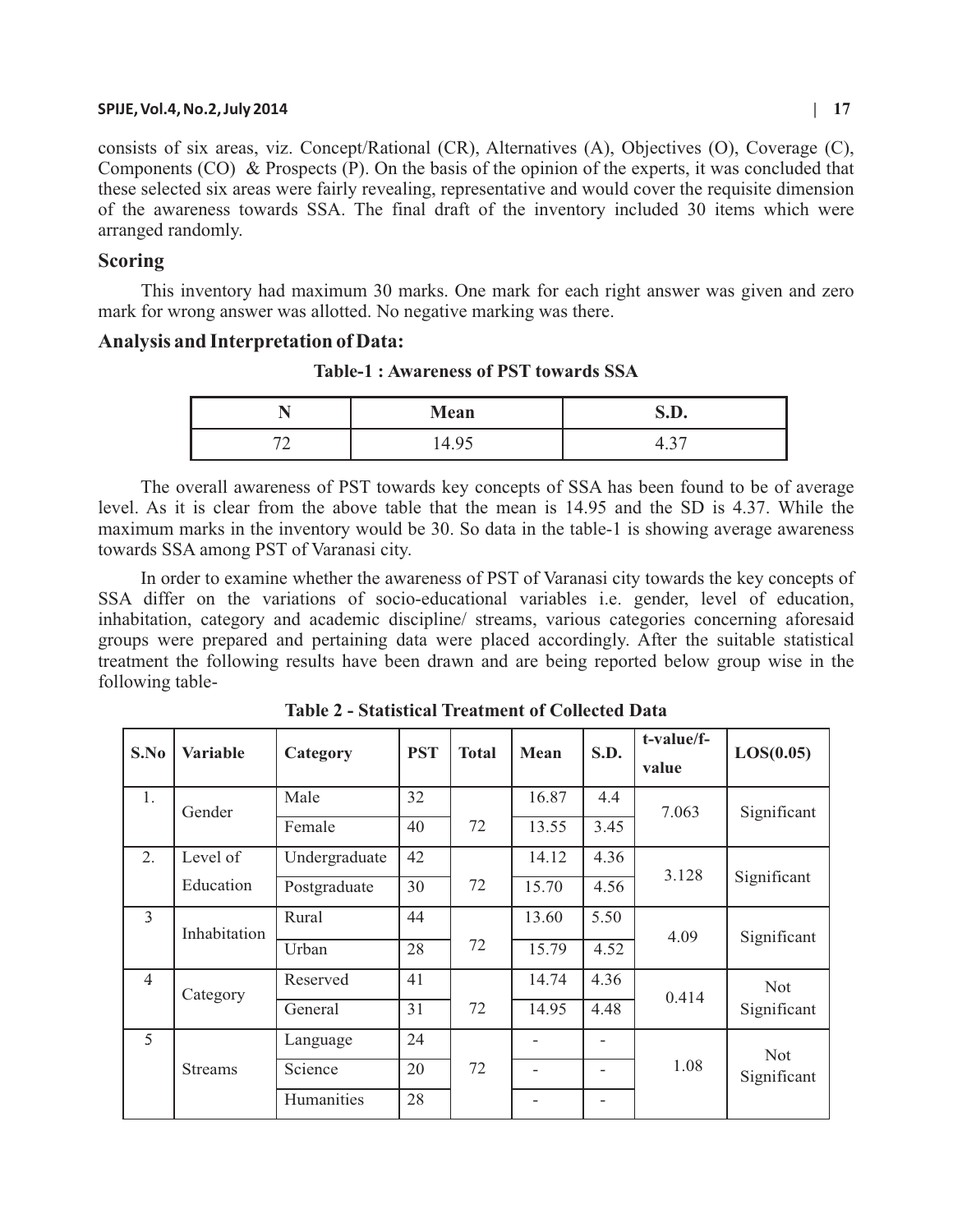# **Findings and Conclusions**

On the basis of the findings from Table-2, the following conclusions can be drawn from the present study-

- 1. The overall awareness of key concepts of SSA among PST of Varanasi city has been found average.
- 2. There is significant difference between the mean scores of male and female PST. Hence, it may be concluded that gender has proved to be the significant determinant concerning the awareness of PST of Varanasi city towards the key concepts of SSA under present study.
- 3. Course of study (UG/PG) also has been found significant determinant of awareness of PST of Varanasi city towards the key concepts of SSA.
- 4. Inhabitation (Rural/Urban) is also reporting significant variation among the awareness of the respondents.
- 5. Category (reserved/general) of PST has appeared to be a not significant determinant of awareness towards the key concepts of SSA under this study.
- 6. Mean differences regarding streams of study was examined on the basis of the analysis of variance. The application of the analysis revealed that stream wise difference was not significant at 0.05 level of significance. Hence, it can be concluded that streams of PST are not a significant determinant concerning the awareness of PST of Varanasi city towards the key concepts of SSA.
- 7. There was significant difference among PST regarding the awareness of SSA with reference to variables viz. gender, level of education and inhabitation. Hence, the null hypothesis was rejected. While there was no significant difference among PST regarding the awareness of SSA with reference to variables viz. category and streams. Therefore, the null hypothesis may be accepted partially.

# **Implications**

The purpose of the present study was to investigate the awareness of the primary school teachers of Varanasi city towards the key concepts of SSA. This study also attempted to compare the awareness of PST with reference to different variables like gender, level of education, inhabitation, academic discipline and category. The study has a wide range of implications-

- 1. This study is useful in knowing the existing level of awareness of key concepts of SSA among PST of Varanasi city.
- 2. Special activities like debates, discussions, seminars, field survey etc. should be organized to develop awareness among PST.
- 3. This study is fruitful for the policy makers and planners for creating more awareness among PST.

# **References**

- **1. Annual Report (2011-2012).** Department of School Education and Literacy, Ministry of Human Resource Development. Government of India, New Delhi.
- 2. Dandekar, V.M. (1965). Investigation into Wastage and Stagnation in Primary Education, **A**